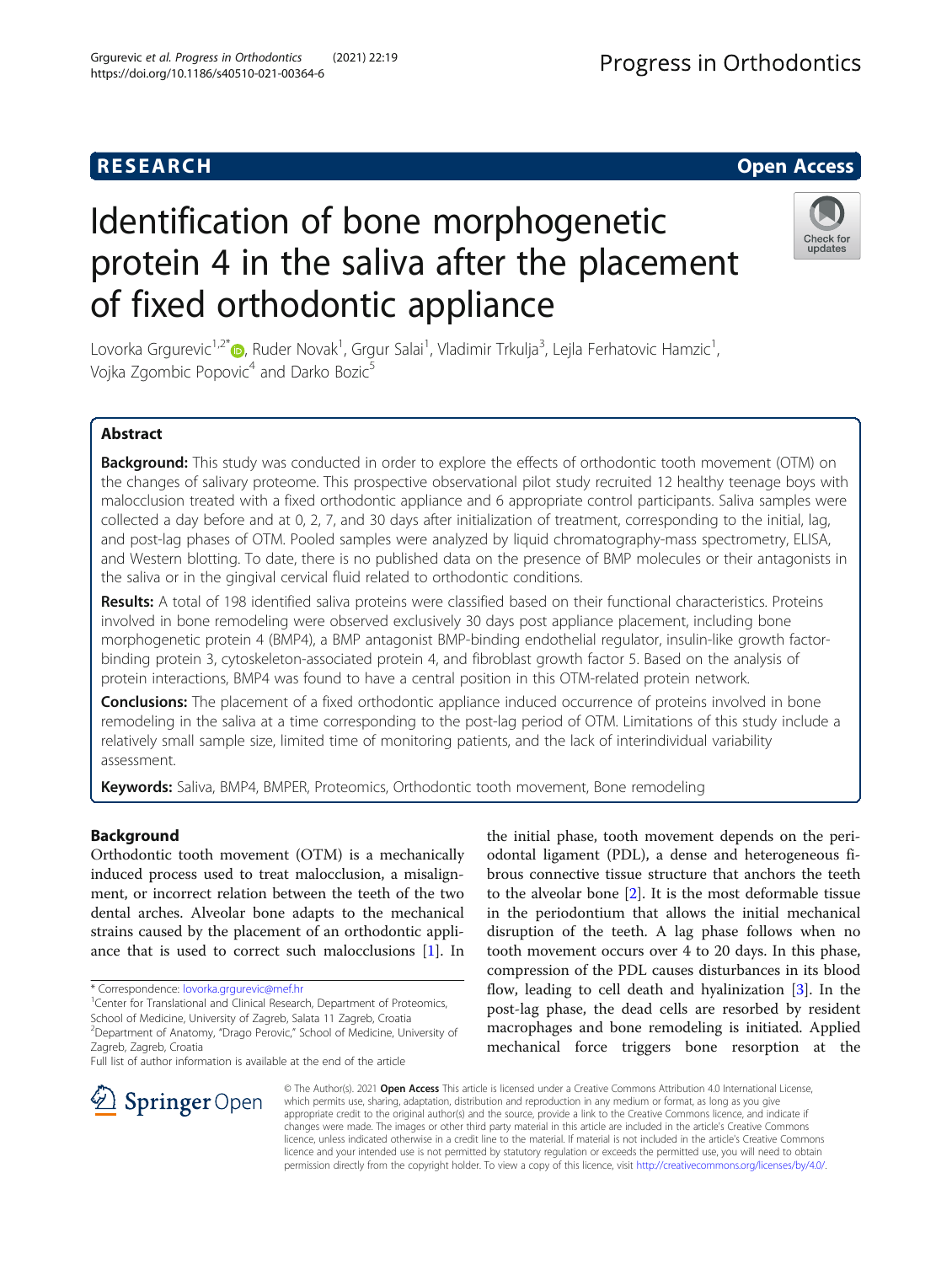pressure side and bone formation at the tension side resulting in tooth movement about 40 days after the initial force application [\[4](#page-6-0)]. Numerous inflammatory mediators, cytokines, growth factors, and bone remodelingrelated proteins are expressed during OTM; however, the exact mechanism of osteogenesis on the tension side is poorly understood [[5](#page-6-0)].

The salivary proteome has a prominent serum component that is predominantly sourced from the blood vessels of the carotid artery. Most compounds found in saliva are also found in the blood, so changes in the protein composition of the saliva are an indicator of not only local, but also systemic changes that can be associated with certain diseases. One of the major hurdles to the use of the saliva as a diagnostic fluid is its notorious variability in composition: influenced by sex, age, and numerous physiological processes such as pregnancy, exercise and physical activity, cigarette smoking, and stress, as well as inter-individual variation  $[6, 7]$  $[6, 7]$  $[6, 7]$  $[6, 7]$ . Salivary proteomics during OTM has been recently reviewed suggesting that several biomarkers could be a useful tool in indicating the effectiveness of orthodontic treatment. Proposed candidates include myeloperoxidase, leptin, and the ratio of nuclear factor kappa B ligand to osteoprotegerin; however, their potential clinical use is overshadowed by inter-individual variation  $[8]$  $[8]$ . In terms of novel biomarker discovery by mass-spectrometry-based proteomics, a small number of studies have revealed only a handful of potential markers that could be linked biologically to OTM. Such example is the upregulation of apolipoprotein E, a novel regulator of bone metabolism in mice, induced by orthodontic treatment [[9\]](#page-6-0).

Inflammation plays a key role in the remodeling process on the compression side where PDL fibroblasts synthesize proinflammatory cytokines, which stimulate degradation of extracellular matrix and promote cell growth [\[10](#page-6-0)]. This aseptic inflammation is essential for highly complex mechanisms of OTM involving transforming growth factor-beta (TGFß) and bone morphogenetic proteins (BMPs) [[11](#page-6-0)]. BMPs belong to the TGFβ superfamily of cytokines with pleiotropic functions in fetal and postnatal development  $[12]$  $[12]$ . They were first identified by their ability to induce ectopic bone and cartilage formation, but to date, no BMP molecules have been identified in the saliva. In OTM, it has recently been proposed that the PDL osteocytes, cells responsible for mechanosensing, control alveolar bone remodeling via sclerostin, a potent BMP antagonist [\[13](#page-6-0)]. Vascular endothelial cells present in the alveolar bone recruit circulating inflammatory cells to the PDL. This stressinduced inflammatory response is modulated by BMP signaling [\[14](#page-6-0)]. Once upregulated, BMP2 and BMP4 induce proinflammatory endothelial phenotype, enhancing leukocyte adhesion to the endothelial surface in vitro [[15,](#page-7-0) [16](#page-7-0)]. Moreover, mechanical stress induces osteoblast differentiation and an increase in BMP4 gene expression in mouse preosteoblasts and fibroblasts, which suggests that BMP4 could be an important autocrine and paracrine factor in tensile stress-induced osteogenesis [\[17\]](#page-7-0).

The proteomics-based pilot study was conducted, with intention to screen the potential short-term evaluation (over 30 days) of the human saliva proteome related to the OTM induced by the placement of the orthodontic appliance to treat malocclusion in teenage. Considering their role in the processes encompassing OTM and during tooth root and periodontium formation, it was hypothesized that members of the TGFβ superfamily of cytokines might be detected.

#### Materials and methods

#### Study participants

This prospective observational pilot study included 18 consecutive patients with malocclusion, admitted at the same orthodontic clinic. The participants met the following criteria: male sex, age of 12 to 14 years, systemically healthy, non-smoker, and indication for MBT orthodontic therapy. Exclusion criteria were local or systemic disease development during the follow-up period, failure to keep follow-up appointments and patients who willingly drop-out from the study; however, no patients were excluded during this pilot study. Male patients with a similar age were chosen in order to minimize the sources of variability and bias of this pilot study. Participants' individual malocclusion types are presented in the Supplementary table S[1.](#page-6-0) At the beginning of the study, the participants with malocclusions were divided into two groups, 12 cases who underwent orthodontic therapy and 6 controls who did not, for which the Straight wire MBT technique, with a slot 22 and a 0.12 nickel-titanium wire was utilized. For all participants, clinical periodontal parameters were examined by determining the pocket probing depth (PPD), full-mouth plaque score (FMPS), and full-mouth bleeding score (FMPS) [\[18](#page-7-0), [19](#page-7-0)]. These parameters were measured at six sites per tooth (mesio-buccal, buccal, disto-buccal, mesio-oral, oral, disto-oral aspects) using the UNC 15 mm periodontal probe (Devemed GmbH, Tuttlingen, Germany) and are presented in Table 1. Seven days

Table 1 Participants' clinical periodontal parameters: SD standard deviation; PPD - pocket probing depth; FMPS - full mouth plaque score, FMBS - full-mouth bleeding score

| Variable mean $\pm$ SD | Cases          | <b>Controls</b> |
|------------------------|----------------|-----------------|
| PPD (mm)               | $2.30 \pm 0.2$ | $2.32 + 0.3$    |
| <b>FMPS (%)</b>        | $16 + 3.4$     | $15 + 3.8$      |
| <b>FMBS (%)</b>        | $14 + 3.6$     | $13 + 3.7$      |
|                        |                |                 |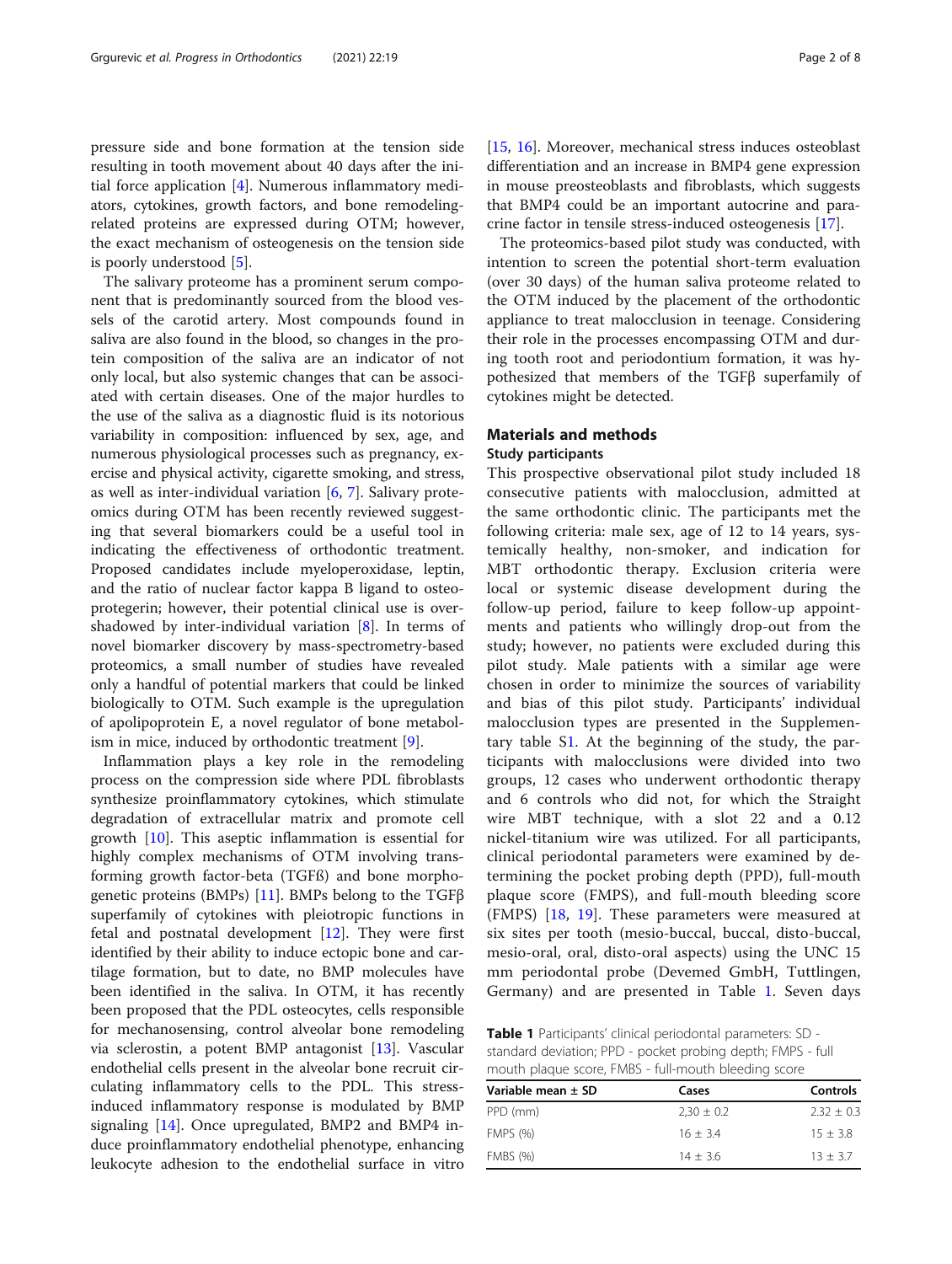<span id="page-2-0"></span>prior to the commencement of orthodontic therapy, all participants underwent ultrasonic supragingival instrumentation with fine tips only (EMS; Nyon, Switzerland) in order to eliminate gingival inflammation. The study was approved by the Ethics Committee at the School of Dental Medicine (05-PA-15-4/ 2017). Written informed consent was obtained from all participants and their parents. Study design is graphically depicted in Fig. 1.

#### Saliva sampling

Cases' saliva samples were collected 1 day prior to and then at 0, 2, 7, and 30 days post orthodontic appliance placement corresponding to the initial (0, 2 days), lag (7 days), and post-lag (30 days) phases of OTM. At the same time points, saliva samples were also collected from the 6 controls with malocclusions. Participants refrained from eating and washed their teeth 60 min before saliva sampling. The saliva was expectorated into clean Petri dishes, of which 1 mL was transferred to Eppendorf tubes and immediately frozen at –80°C. For analysis, all individual samples in each group, collected at one time-point were pooled, centrifuged for 10 min at 12 000g at 4°C to remove debris, and proteins were purified by acetone precipitation. Protein concentration was determined using RC DC Protein Assay Kit II (BioRad).

#### Mass spectrometry

Pooled protein samples (40 μg) were alkylated (55 mM iodoacetamide in 8 M urea) and digested with 0.8 μg trypsin (Worthington, TPCK treated) in 10-kDa centrifugal filter units. Digested peptides were purified on a pre-column and separated on a C18 nano-column by HPLC (Ultimate 3000, Thermo Fischer Scientific). Mass spectrometry (MS) was performed on an LTQ Orbitrap Discovery instrument (Thermo Fischer Scientific), and raw data was processed using MaxQuant software version 1.5.1.2. (Max Planck Institute of Biochemistry). Proteins were quantified using the intensity-based absolute quantification (iBAQ) algorithm with the false discovery rate at the peptide and protein level set at 1%. Samples were analyzed in technical triplicates, and proteins identified with at least one peptide were considered relevant for analysis [\[20\]](#page-7-0). Detected proteins were classified according to their gene ontology, using the European Molecular Biology Laboratory - European Bioinformatics Institute (EMBL-EBI) Quick GO web-based browser [[21\]](#page-7-0). The MS proteomics data were deposited at the ProteomeXchange Consortium via the PRIDE partner repository with the dataset identifier PXD016481. STITCH database version 5.0 [\(http://stitch.](http://stitch.embl.de) [embl.de\)](http://stitch.embl.de) was used to analyze interaction networks of proteins functionally classified as bone remodeling proteins (see Supplementary methods [1](#page-6-0) for details).

#### BMP4 ELISA

Pooled saliva samples obtained 30 days after placement of a fixed orthodontic appliance were applied twice to a heparin Sepharose column (Amersham Pharmacia Biotech). Eluted fractions were precipitated with saturated ammonium sulphate (SAS), and the precipitates were resuspended in phosphate-buffered saline (PBS) [\[22](#page-7-0)].

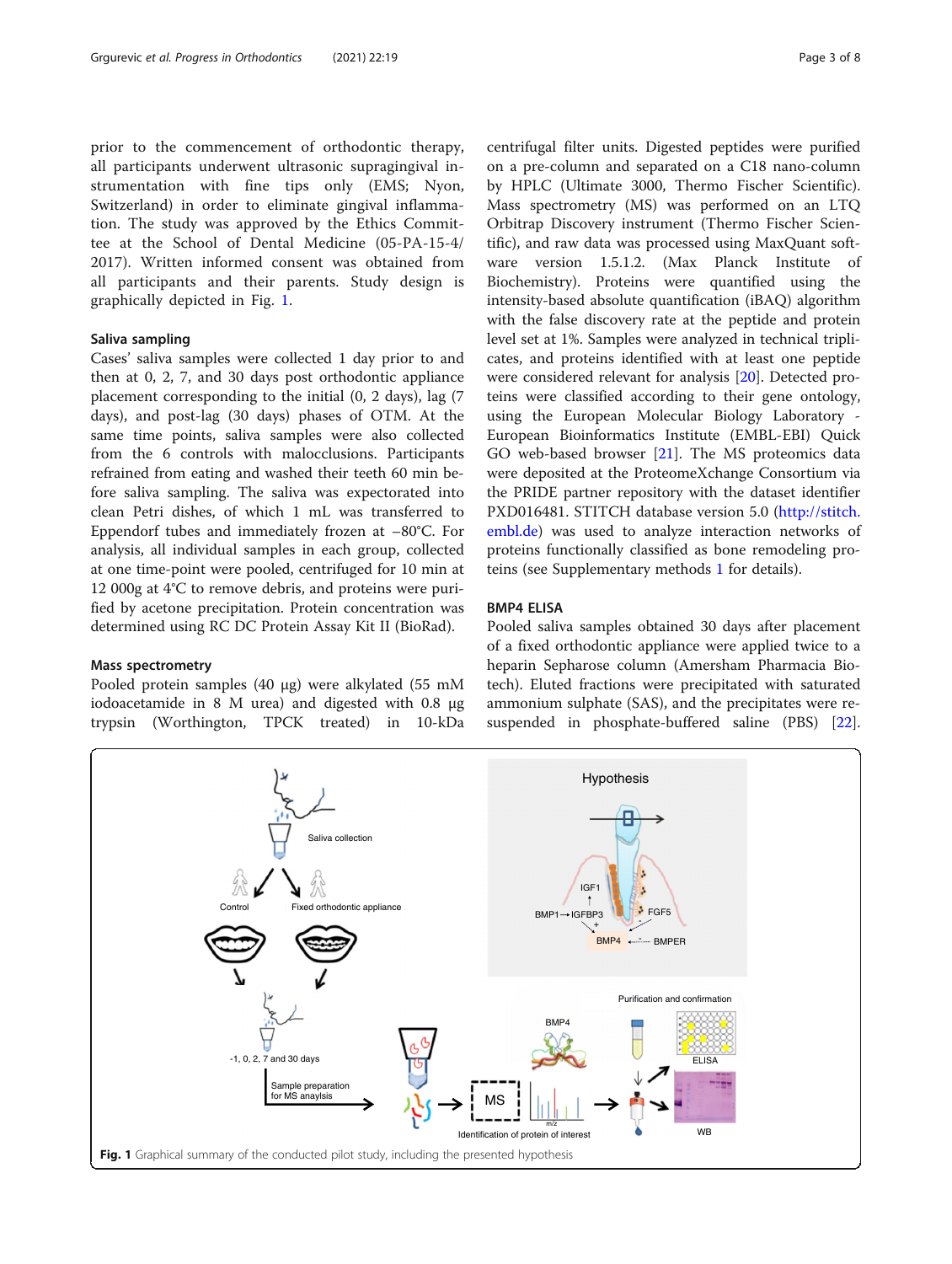BMP4 protein concentration in wash and eluate solutions was measured in duplicates using BMP4 ELISA DuoSet (#DY314, R&D Systems) according to manufacturers' instructions (see Supplementary methods [2](#page-6-0) for details).

#### BMP4 Western blotting

Heparin-enriched proteins from saliva pools were separated by SDS-PAGE and analyzed by Western blotting. rhBMP4 was detected using a mouse monoclonal antihuman BMP4 antibody, available as the capture antibody in the ELISA DuoSet kit (cat. no.#DY314 , R&D Systems) (see Supplementary methods [3](#page-6-0) for details).

#### Results

All participants were Caucasian and of European descent, which was not regulated by the inclusion/exclusion criteria. A total of 198 proteins were identified across all saliva samples (please see Supplementary Table [S2](#page-6-0) and Supplementary figure S[1](#page-6-0)), which is in accordance with similar studies on the saliva [[23\]](#page-7-0). They were classified

into several functional subsets (Fig. 2A), but a subset of "bone remodeling-related" proteins was observed only in samples taken at 30 days post-placement of the appliance (Fig. 2A). The sample included 6 differential proteins (Table [2](#page-4-0)) with BMP4 depicted as a central protein in the interaction network (Fig. 2B). ELISA analysis suggested a detectable level of BMP4: 9.69 pg/mL in the purified/enriched samples corresponding to 0.32 pg/mL in unenriched, raw samples. Western blot (using purified, enriched samples) indicated a gentle visible band MW between 25 and 39 kDa in the saliva 30 days following the placement of fixed orthodontic appliance (as opposed to samples taken prior to and 7 days after the placement) which could correspond to BMP4 (see Supplementary methods [3\)](#page-6-0).

#### **Discussion**

Periodontal tissues respond to OTM with a distinct pattern. Upon placement of the fixed orthodontic appliance, mechanical disruption of the periodontal ligament allows for some tooth movement. However, a lag phase follows

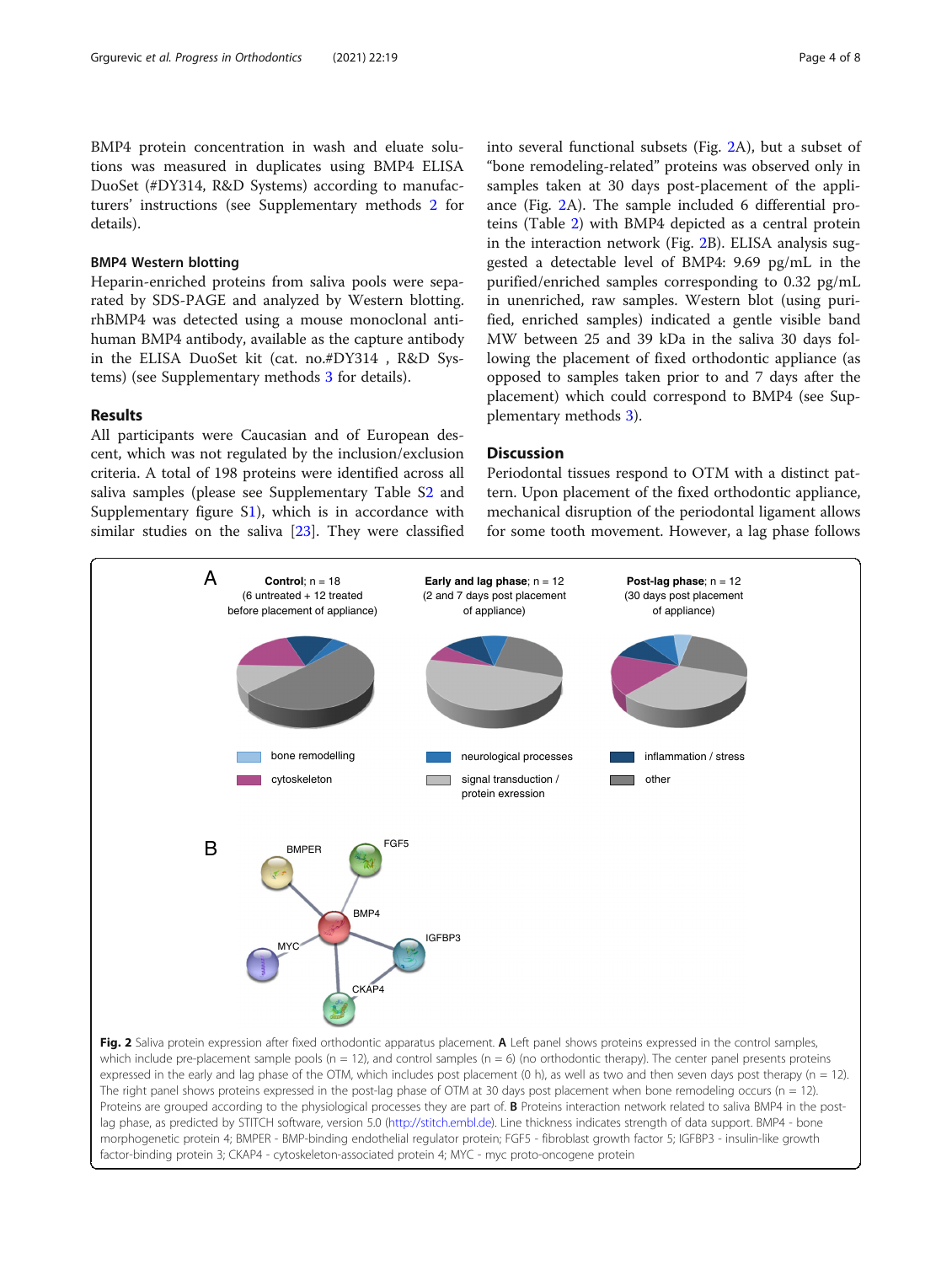<span id="page-4-0"></span>Table 2 Protein interactions identified by STICH version 5.0 related to bone morphogenetic protein 4

| Protein name                                 | Peptide sequence | UniProt ID    | Gene ID      |  |
|----------------------------------------------|------------------|---------------|--------------|--|
| Bone morphogenetic protein 4                 | <b>RRPOPSK</b>   | H0YMP9        | BMP4         |  |
| BMP-binding endothelial regulator protein    | VKI RAHR         | <b>O8N8U9</b> | <b>BMPER</b> |  |
| Fibroblast growth factor 5                   | <b>IPI SAPR</b>  | P12034        | FGF5         |  |
| Insulin-like growth factor-binding protein 3 | <b>HRLAAGR</b>   | C9JMX4        | IGFBP3       |  |
| Cytoskeleton-associated protein 4            | I FVKVFK         | O07065        | CKAP4        |  |
| Myc proto-oncogene protein                   | ORRNELK          | HOYBTO        | <b>MYC</b>   |  |

in which the strained tissues get inflamed and no movement occur for several weeks. Finally, as the inflammation subsides, active bone remodeling takes over through expression of specific molecules involved in periodontal regeneration and homeostasis [\[1](#page-6-0), [24](#page-7-0)]. Understanding the molecular mechanisms of OTM will advance the development of better appliances that maximize effect and minimize tissue damage. BMPs are major regulators of bone formation, and BMP4 expression in the saliva 30 days after orthodontic appliance placement indicates its possible role in alveolar bone formation and maintaining tissue homeostasis during dental displacement. Saliva BMP4 expression was confirmed by ELISA in a pooled and heparin-enriched sample 30 days after fixed orthodontic appliance placement.

The activity of BMPs is strongly influenced by developmental modulators like chordin, which prevents their activation [[25\]](#page-7-0). The expression of BMPER or CV2, a chordin paralog with a clear inhibitory effect on BMP molecules, has also been confirmed for the first time during OTM in this study [\[26\]](#page-7-0). Recent studies show that BMPER can have antagonistic or agonistic effect on BMP molecules, depending on the relative concentration of BMPER and its ligands [\[26](#page-7-0)]. BMPER is expressed in the dental epithelium during development [[27\]](#page-7-0) where it promotes blood vessel formation by downregulation of antiangiogenic factor trombospondin-1 and upregulation of FGF2 and FGF receptor-1, potent angiogenesis promotors [[28\]](#page-7-0). FGF2 is the most studied growth factor of the FGF family that is expressed in many tissues and body fluids, including the tears and saliva [\[29\]](#page-7-0). It induces periodontal regeneration and suppresses inflammation indicating its role in regeneration and healing [\[30\]](#page-7-0). In this study, FGF5 was also identified, which has the same effect on growth/differentiation balance of PDL cells, and is expressed in large amounts in PDL cell culture [[31\]](#page-7-0). It has also been proposed as a regulator of BMP4 since FGF5 overexpression leads to decrease in BMP4 mRNA [\[32](#page-7-0)].

In OTM, depending upon its concentration, BMPER could inhibit or enhance new bone formation induced by BMP4. Additionally, it could affect the dental environment by inducing angiogenesis through the regulation of FGF molecules already identified in the saliva. Since both proteins have been identified in the saliva at the same time point, these results confirm a possible established BMP4/BMPER axis and shed new light on its role in bone remodeling during orthodontic therapy.

Another important bone metabolic pathway identified in this study is related to insulin growth factor-1 (IGF1). IGF1 induces mesenchymal to osteoblast differentiation and is highly expressed in bone matrix [[33](#page-7-0)]. It is exclusively produced in the liver, from where it shortly circulates in the blood [\[34](#page-7-0)], and then rapidly binds to insulinlike growth factor-binding proteins (IGFBPs). IGFBP3 is the most abundant IGFBP that controls the distribution and activity of IGF-1 through interaction with its receptors. IGFBP3 also binds to type I collagen and thus plays a role in the storage of IGF1 in the bone matrix. IGFBPs are processed by the BMP1 metalloproteinase, which also releases BMP2 and BMP4 from their latent complexes. This processing also enhances some IGFindependent functions of IGFBP3 [\[35](#page-7-0)], including its inhibition of osteoblast differentiation through BMP2 signaling pathway suppression.

IGFBP3 is thus weaved into bone remodeling molecular networks arising during OTM. Our detection of IGFBP3 at day 30 of OTM could be related to the repair of the resorption lacunae during alveolar bone remodeling and root cementum repair. Saggese found a five-fold increase of IGF1 and IGFBP3 expression in the GCF of young patients from 8 to 15 years 1 month following orthodontic tooth movement [\[36](#page-7-0)].

BMP4 appears to be an important regulator of odontogenesis and tooth homeostasis. In tooth development, BMP4 is expressed in the dental follicle where it plays an important role in early tooth, alveolar bone, and soft tissue development [\[37](#page-7-0)]. Its expression levels remain high in postnatal bone remodeling, maturation, and homeostasis [\[12](#page-6-0), [38](#page-7-0), [39](#page-7-0)]. Increases in BMP4 expression occur in bone fractures, but importantly also during mechanical stress, and strain  $[17, 40]$  $[17, 40]$  $[17, 40]$  $[17, 40]$  $[17, 40]$ . Recent studies have found a specific mutation of the Bmp4 gene in patients with dental agenesis, which may be associated with the early onset of osteoporosis and osteopenia in humans [\[41\]](#page-7-0). Furthermore, BMP4 conditional knockout (BMP-4cKO) mice have a complete downregulation of dentin matrix acidic phosphoprotein 1 (DMP1) mRNA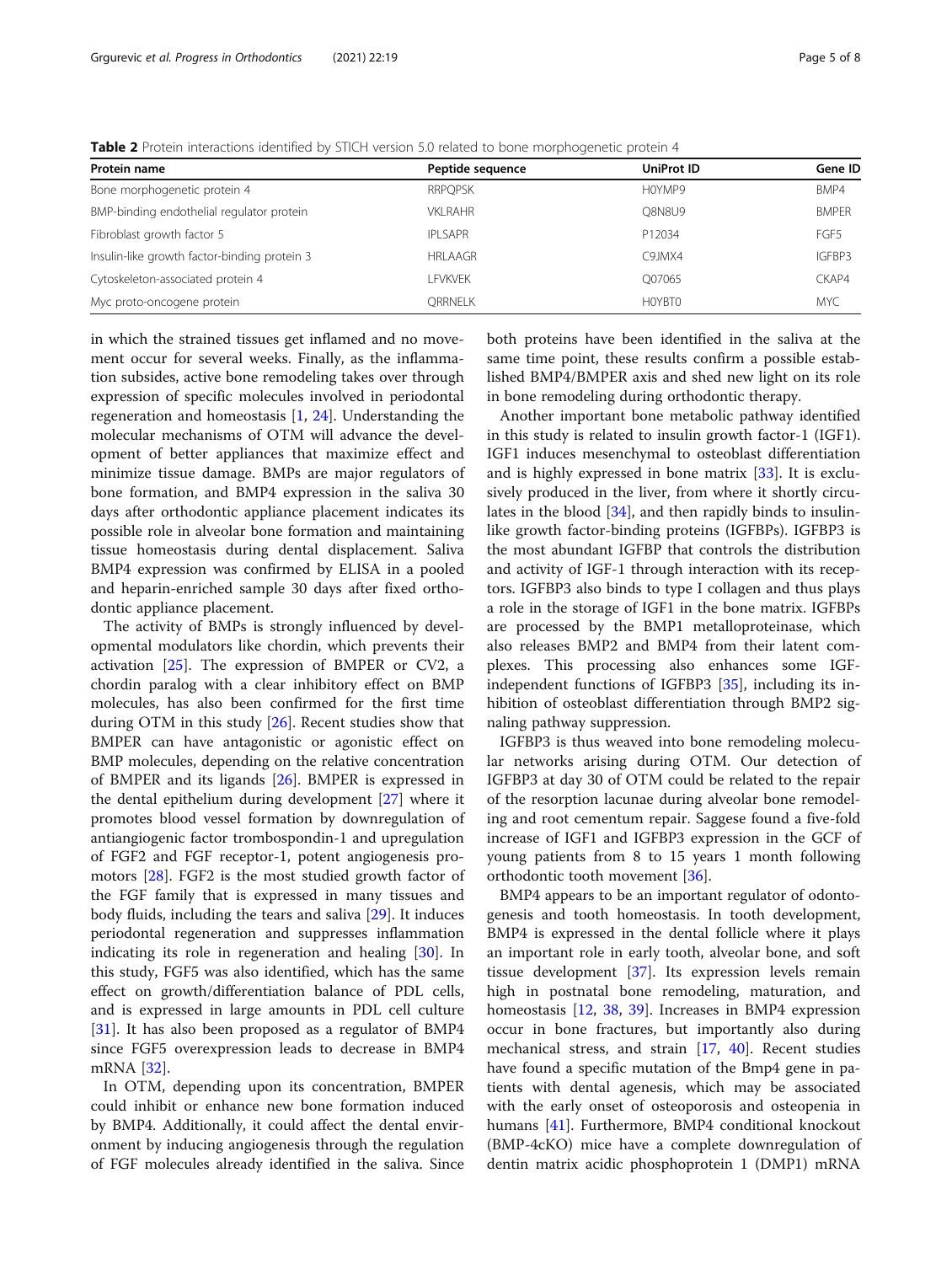in cementoblasts, which is crucial for proper bone and dentin mineralization, and whose absence leads to periodontal breakdown and increased susceptibility to bacterial infection [\[42](#page-7-0), [43](#page-7-0)].

BMP4 induced increased expression of cytoskeletonassociated proteins in the pluripotent stem cells [\[44](#page-7-0)] and, in vivo, showed odontogenic potential by inducing complete tooth formation from embryonic stem cells [[45](#page-7-0)].

To the best of our knowledge, a BMP molecule was, up to now, never detected in the saliva, which raises important new questions. What is the exact role of and mechanism of action of BMP4 in alveolar bone remodeling? It also remains to be elucidated if the detected BMP4 stems locally from the GCF or does it originate from the blood, sourced from the carotid artery.

This pilot proteomic study has three main limitations. A relatively small sample size potentially does not fully represent the OTM proteome of the saliva. Therefore, only prominent bone remodeling regulators might have been identified, while weaker, but possibly important modulators might have been omitted. The second limitation refers to the time points of the study, since prolonged monitoring of the OTM saliva proteome over several months might accentuate or abate the seen effects. The third limitation is analyzing pooled samples and the lack of interindividual variability assessment: namely, saliva samples taken from boys treated with a fixed orthodontic appliance (as well as those of the control, non-treated boys) at different time points were pooled by the time-point, hence inter-individual variability of the proteomic signals could not be quantified. Considering the nature of BMPs, it is expected that their levels in small volumes of biological fluids (in this case saliva) are below the detection thresholds, so this step was practically unavoidable. However, this was a pilot study based on the "shotgun" approach, a powerful method of context-dependent signaling mechanism discovery [\[46\]](#page-7-0); a number of sources of variability in proteomic saliva analysis (sex, age, oral hygiene, children non-smokers) were controlled for by inclusion criteria; all samples were processed in the same way; and finally, control, preplacement, and early post-placement samples returned practically no signal for BMP4 and the entire cluster of "bone remodeling proteins" theoretically indicating an infinite difference between the "later lag" and "preplacement & early lag" (i.e., between "some" vs. "none"). Finally, the presence of the molecule placed into the center of the "bone remodeling network" (BMP4) was confirmed by Western blot and ELISA. Under these circumstances, the measured concentration and the fact that purification of the samples were needed in order to establish technical pre-requisites for immunological identification of the protein are of secondary and only illustrative relevance: the fact that it could be quantified offers additional proof that this finding is not merely an artifact. Hence, despite these limitations, we believe that the present data accurately identify a biological phenomenon and highlight the need for further research into the role of BMP molecules in tooth physiology. Additionally, inherent to the study design with only boys included (purposely, to exclude gender as a source of variability and bias in this pilot study), no potential gender differences could be observed, which should be addressed in further research which will include a larger number of both male and female participants and assess interindividual variability, which will then also be correlated with periodontal measurements and examinations.

The majority of OTM occurs in the post-lag phase as a direct result of bone remodeling due to mechanical pressure of the fixed orthodontic apparatus. The need to simultaneously produce and dissolve bone tissue at opposite sides of a tooth, requires strict spatial and temporal regulation, possibly mediated by the BMP family proteins (Fig. [1](#page-2-0)). This research indicates that mechanical force could initiate a cascade of events similar to embryonic tooth development. As BMP molecules are produced locally in small amounts (on demand), they are difficult to identify in biological fluids. Mechanical forces generated during OTM have perhaps allowed us to overcome its detection level in the saliva. BMP4 and its protein networks are thus emerging as important players whose role should be further studied in bone remodeling during OTM and in homeostasis.

#### Conclusions

Being aware of the discussed limitations, we consider it justified to state that the present proteomic pilot study is the first to identify BMP4 protein, BMP antagonist BMP binding endothelial regulator (BMPER) or cossveinless-2 (CV2), and several other growth factors related to bone metabolism in the human saliva during the post-lag phase of OTM induced by placement of orthodontic appliances. To date, there is no published data on the presence of BMP molecules or their antagonists in the saliva or the gingival cervical fluid (GCF), regardless of different orthodontic treatments or diseases.

#### Abbreviations

BMP: Bone morphogenetic protein; BMP-4cKO: Bone morphogenetic protein 4 conditional knockout; BMPER: BMP-binding endothelial regulator; CKAP: Cytoskeleton-associated protein; CV: Crossveinless; DMP: Dentin matrix acidic phosphoprotein; ELISA: Enzyme-linked immunosorbent assay; FGF: Fibroblast growth factor; MS: Mass spectrometry; GCF: Gingival cervical fluid; HPLC: High performance liquid chromatography; IGF-1: Insulin-like growth factor-1; IGFBP: Insulin-like growth factor-binding protein; iBAQ: Intensity-based absolute quantification; LC-MS: Liquid chromatography–mass spectrometry; MYC: Myc proto-oncogene protein; OTM: Orthodontic tooth movement; PBS: Phosphate-buffered saline; PDL: Periodontal ligament; RT: Room temperature; SAS: Saturated ammonium sulphate; TGF-ß: Transforming growth factor ß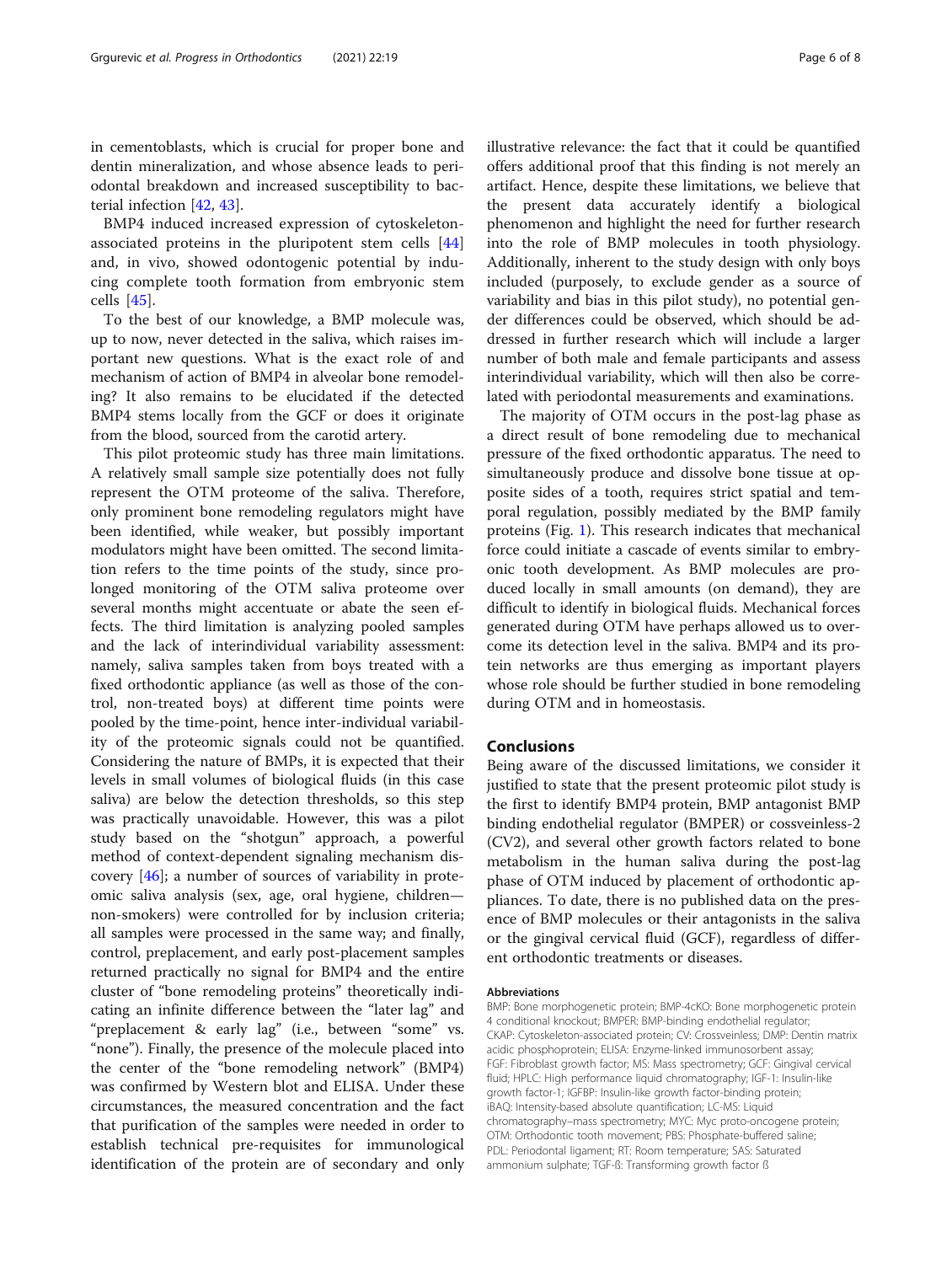#### <span id="page-6-0"></span>Supplementary Information

The online version contains supplementary material available at [https://doi.](https://doi.org/10.1186/s40510-021-00364-6) [org/10.1186/s40510-021-00364-6.](https://doi.org/10.1186/s40510-021-00364-6)

Additional file 1: Supplementary figure S1. Venn diagram of salivary proteins expressed in pooled control and orthodontic tooth movement (OTM) samples. Identification of bone morphogenetic protein 4 in saliva after placement of fixed orthodontic appliance

Additional file 2: Supplementary Methods 1. Liquid chromatography and mass spectrometry.

Additional file 3: Supplementary Methods 2. HiTrap Heparin HP column purification and BMP4 ELISA

Additional file 4: Supplementary Methods 3. SDS-PAGE and Western blot analysis of BMP4.

Additional file 5: Supplementary table S1. Participants' malocclusion types. In Class 1 malocclusion, the bite is normal, but the upper teeth slightly overlap the lower teeth. Class 2 malocclusion (retrognathism or overbite), occurs when the upper jaw and teeth severely overlap the bottom jaw and teeth. It is subdivided into division 1 where the incisors are proclined and division 2 where the incisors are retroclined

Additional file 6: Supplementary Table S2. Proteins identified across all saliva samples. Time points of control (C) and expreimental (E) sample pools are labeled -1, 0, 2, 7 and 30 denoting sampling times a day before, immediately after, and then 2, 7 and 30 days after the placement of the fixed orthodontic apparatus. BR - bone remodelling, NP neurological processes, I/SR - inflammation / stress response, C cytoskeleton, ST/PE - signal transduction / protein expression, O – other, U – unknown function.

#### Acknowledgements

We thank our young patients for participating in this study.

#### Authors' contributions

Lovorka Grgurevic, Rudjer Novak, Grgur Salai, Vladimir Trkulja, Lejla Ferhatovic Hamzic, Vojka Zgombic Popovic, and Darko Bozic all made substantial contributions to the conception or design of the work and the acquisition, analysis, revision, or interpretation of data for the work. Lovorka Grgurevic: conceptualization, formal analysis, writing—original draft, investigation supervision; Rudjer Novak: investigation, formal analysis, data curation, writing—original draft, project administration; Grgur Salai: formal analysis, investigation, writing—original draft; Vladimir Trkulja: writing—review & editing, data curation; Lejla Ferhatović Hamzic: methodology, formal analysis, writing—review & editing; Vojka Zgombic Popovic: methodology, investigation, writing—review & editing; Darko Bozic: writing—review & editing, data curation. They all revisited work critically for important intellectual content, gave final approval of the version to be published, and agreed to be accountable for all aspects of the work in ensuring that questions related to the accuracy or integrity of any part of the work are appropriately investigated and resolved. The authors read and approved the final manuscript.

#### Funding

This work was funded by the Scientific Center of Excellence for Reproductive and Regenerative Medicine (project "Reproductive and regenerative medicine - exploration of new platforms and potentials", Grant Agreement KK.01.1.1.01.0008 which is funded by the European Union through the European Regional Development Fund.

#### Availability of data and materials

The datasets supporting the conclusions of this article are available in the ProteomeXchange Consortium via the PRIDE partner repository, PXD016481, <http://proteomecentral.proteomexchange.org> and additional datasets are included within the article (and its additional files).

#### **Declarations**

#### Ethics approval and consent to participate

The study was approved by the Ethics Committee at the School of Dental Medicine, University of Zagreb (05-PA-15-4/2017). Written informed consent was obtained from all participants and their parents.

#### Consent for publication

Not applicable.

#### Competing interests

The authors declare that they have no competing interests.

#### Author details

<sup>1</sup> Center for Translational and Clinical Research, Department of Proteomics School of Medicine, University of Zagreb, Salata 11 Zagreb, Croatia. <sup>2</sup>Department of Anatomy, "Drago Perovic," School of Medicine, University of Zagreb, Zagreb, Croatia. <sup>3</sup>Department of Pharmacology, School of Medicine University of Zagreb, Zagreb, Croatia. <sup>4</sup>Orthonova Dental Polyclinic, Zagreb, Croatia. <sup>5</sup> Department of Periodontology, University of Zagreb, School of Dental Medicine, Zagreb, Croatia.

## Received: 1 March 2021 Accepted: 21 May 2021<br>Published online: 12 July 2021

#### References

- 1. Asiry MA. Biological aspects of orthodontic tooth movement: a review of literature. Saudi J Biol Sci. 2018;25(6):1027–32 Available from: [https://](https://pubmed.ncbi.nlm.nih.gov/30174498) [pubmed.ncbi.nlm.nih.gov/30174498.](https://pubmed.ncbi.nlm.nih.gov/30174498)
- 2. Li Y, Jacox LA, Little SH, Ko C-C. Orthodontic tooth movement: the biology and clinical implications. Kaohsiung J Med Sci. 2018;34(4):207–14. [https://](https://doi.org/10.1016/j.kjms.2018.01.007) [doi.org/10.1016/j.kjms.2018.01.007](https://doi.org/10.1016/j.kjms.2018.01.007).
- 3. von Böhl M, Kuijpers-Jagtman AM. Hyalinization during orthodontic tooth movement: a systematic review on tissue reactions. Eur J Orthod. 2009;31(1): 30–6. [https://doi.org/10.1093/ejo/cjn080.](https://doi.org/10.1093/ejo/cjn080)
- 4. Reddy RS, Singaraju GS, Mandava P, Ganugapanta VR. Biology of tooth movement. Ann Essences Dent. 2015;7(4):c-21c.
- 5. Baloul SS. Osteoclastogenesis and osteogenesis during tooth movement. Front Oral Biol. 2016;18:75–9. <https://doi.org/10.1159/000351901>.
- 6. Murr A, Pink C, Hammer E, Michalik S, Dhople V, Holtfreter B, et al. Crosssectional association of salivary proteins with age, sex, body mass index, smoking, and education. J Proteome Res. 2017;16(6):2273–81. [https://doi.](https://doi.org/10.1021/acs.jproteome.7b00133) [org/10.1021/acs.jproteome.7b00133](https://doi.org/10.1021/acs.jproteome.7b00133).
- 7. Marvin RK, Saepoo MB, Ye S, White DB, Liu R, Hensley K, et al. Salivary protein changes in response to acute stress in medical residents performing advanced clinical simulations: a pilot proteomics study. Biomarkers. 2017; 22(3–4):372–82 Available from: [https://europepmc.org/articles/PMC5551674.](https://europepmc.org/articles/PMC5551674)
- Allen R, Edelmann A, Abdulmajeed A, Bencharit S. Salivary protein biomarkers associated with orthodontic tooth movement: a systematic review. Orthod Craniofac Res. 2019;22(S1):14–20. [https://doi.org/10.1111/](https://doi.org/10.1111/ocr.12258) [ocr.12258.](https://doi.org/10.1111/ocr.12258)
- 9. Zhang J, Zhou S, Zheng H, Zhou Y, Chen F, Lin J. Magnetic bead-based salivary peptidome profiling analysis during orthodontic treatment durations. Biochem Biophys Res Commun. 2012;421(4):844–9. [https://doi.](https://doi.org/10.1016/j.bbrc.2012.04.100) [org/10.1016/j.bbrc.2012.04.100.](https://doi.org/10.1016/j.bbrc.2012.04.100)
- 10. Davidovitch Z. Cell biology associated with orthodontic tooth movement. In: The Periodontal Ligament in Health and Disease [Internet]; 1995. p. 259– 78. <https://doi.org/10.1093/ejo/18.6.670>.
- 11. Krishnan V, Davidovitch Z. On a path to unfolding the biological mechanisms of orthodontic tooth movement. J Dent Res. 2009;88(7):597– 608. <https://doi.org/10.1177/0022034509338914>.
- 12. Pregizer SK, Mortlock DP. Dynamics and cellular localization of Bmp2, Bmp4, and Noggin transcription in the postnatal mouse skeleton. J bone Miner Res Off J Am Soc Bone Miner Res. 2015;30(1):64–70. [https://doi.org/10.1002/](https://doi.org/10.1002/jbmr.2313) [jbmr.2313.](https://doi.org/10.1002/jbmr.2313)
- 13. Odagaki N, Ishihara Y, Wang Z, Ei Hsu Hlaing E, Nakamura M, Hoshijima M, et al. Role of osteocyte-PDL crosstalk in tooth movement via SOST/ sclerostin. J Dent Res. 2018;97(12):1374–82. [https://doi.org/10.1177/0022034](https://doi.org/10.1177/0022034518771331) [518771331](https://doi.org/10.1177/0022034518771331).
- 14. Yao Y, Bennett BJ, Wang X, Rosenfeld ME, Giachelli C, Lusis AJ, et al. Inhibition of bone morphogenetic proteins protects against atherosclerosis